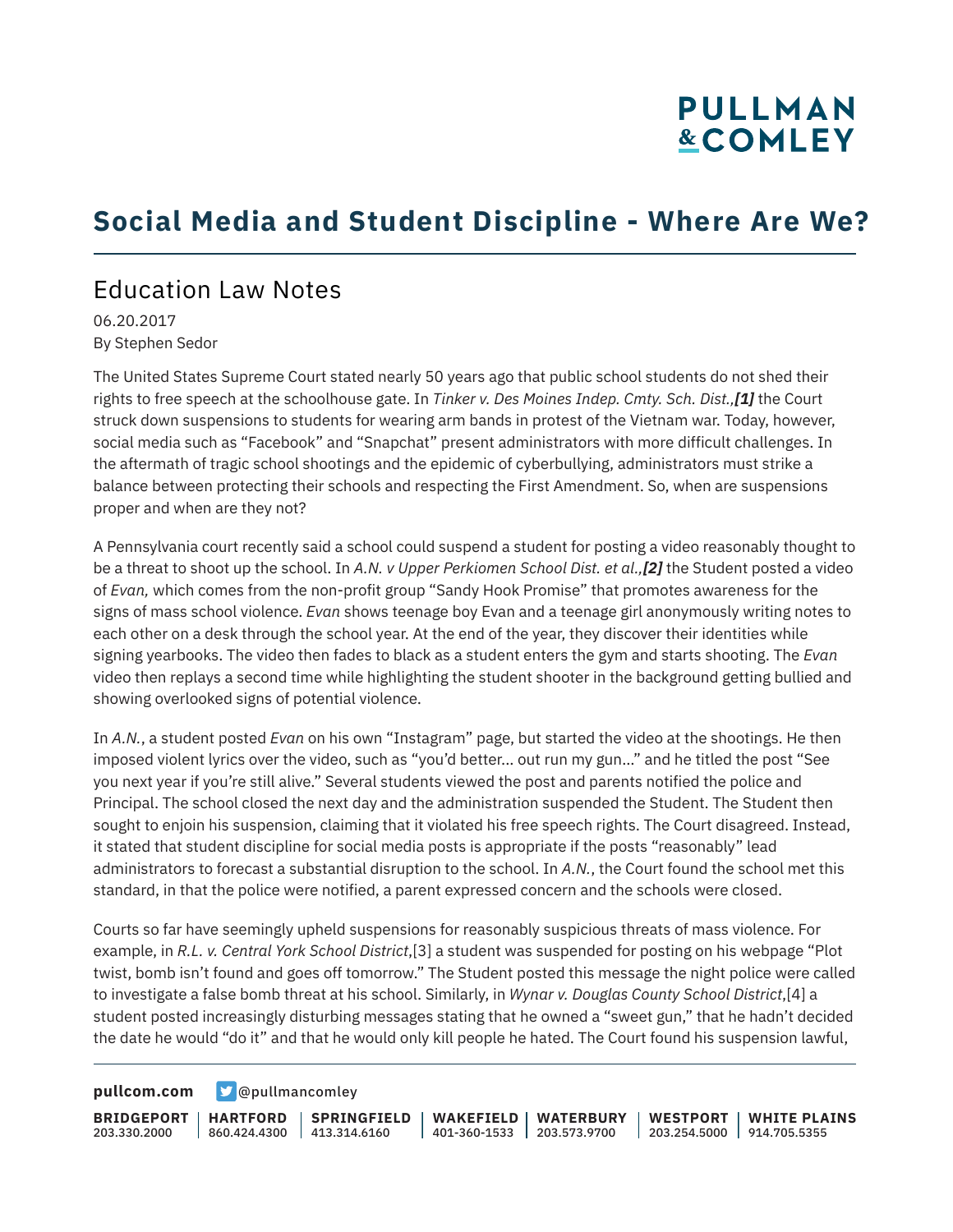# **PULLMAN &COMLEY**

#### Social Media and Student Discipline - Where Are We?

noting that "we can only imagine what would have happened if the school officials, after learning of the writing, did nothing about it and [the Student] did in fact come to the school with a gun."

Perceived threats against individuals have been met with mixed decisions. In *Wisniewsk v. Weedsport C.S. D.,[5]* the Second Circuit Court of Appeals upheld the suspension of a student who posted a drawing of a teacher with blood spatters from a gunshot. However, in *Burge v. Colton. Sch. Dist.,[6]* a student posted on his Facebook page that a teacher who had just given him a "C" on a test "needs to be shot." The Court, however, said that there was no reason for the school to believe that he would carry through on any perceived threat. The Court found that the teacher's anxiety over the post was insufficient to justify the suspension.

Court decisions involving cyberbullying are also difficult to reconcile. In *Kowalski v. Berkley Cty. Sch.*,[7] a Student created a webpage with posts that said the victim had herpes, was a "whore" and edited pictures of her with vulgar sexual references. The posts obviously upset the victim and her parents complained to the administration. Here, the Court upheld the Student's suspension. But, in *J.C. v. Beverly Hills Unified Sch. Dist.,[8]* a student made a video of a group of students calling a female student a "slut," "spoiled" and ugly in vulgar terms. However, the Court said that it could not uphold school discipline of student speech simply because young persons are unpredictable or immature, or because, in general, teenagers are emotionally fragile and may often fight over hurtful comments.

So where are the courts with discipline and social media? Unfortunately, the truth is that there is simply no bright-line rule. In cases involving threats of mass violence, administrators are given the most judicial support. From there, however, the lines get progressively ill-defined. Administrators must view each case based upon its own facts and determine whether the social media postings could reasonably create a disruption to the school, and also determine an appropriate length of discipline. As the cases above demonstrate, that is easier said than done.

- 1. 393 U.S. 503 (1969).
- 2. 2017 WL 85387 (E.D. PA, 2017).
- 3. 183 F. Supp. 3d. 625 (M.D. PA, 2016).
- 4. 728 F. 3d 1062 (2013).
- 5. 494 F. 3d. 34 (2d. Cir. 2007).
- 6. 100 F. Supp. 3d 1057 (2015).
- 7. 652 F.3d 565 (4th. Cir. 2011).
- 8. 711 F. Supp. 2d 1094 (C.D. Cal. 2010)

**Posted in** Board of Education, Discrimination, Federal Legislation, Municipalities, Privacy, Social Media, Teachers, Termination